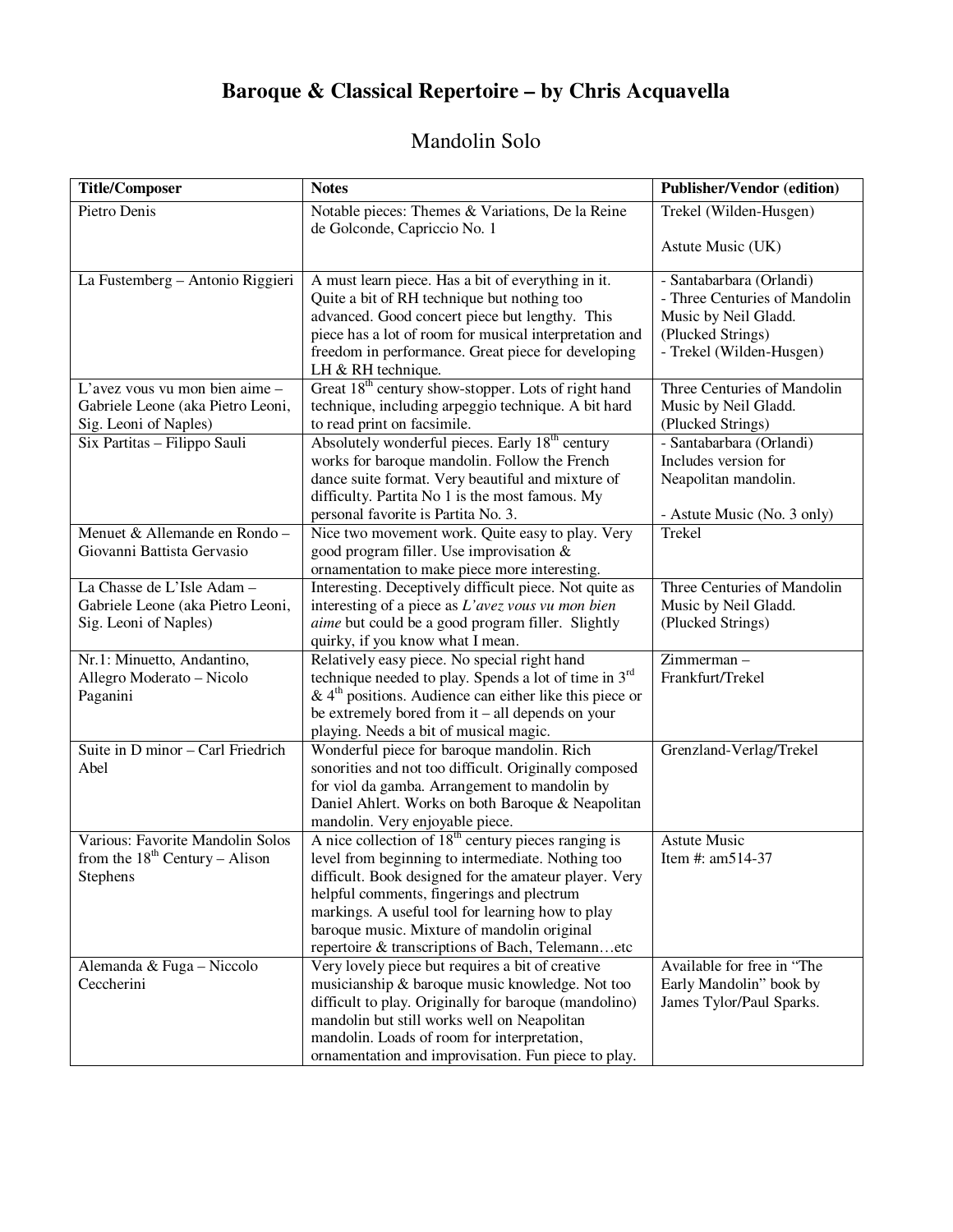### Mandolin & Guitar

| Sonata in G - Giovanni Martini<br>This piece can be tricky in places. Very nice music<br>Vogt & Fritz/Trekel<br>Tedesco<br>with some unusual harmonies. Originally published<br>in Paris (c.1780) |  |
|---------------------------------------------------------------------------------------------------------------------------------------------------------------------------------------------------|--|
|                                                                                                                                                                                                   |  |
|                                                                                                                                                                                                   |  |
|                                                                                                                                                                                                   |  |
| Sonatas 1 – 6 - Gabriele Leone<br>Some of my favorite pieces for mandolin & guitar<br>Vogt & Fritz/Trekel                                                                                         |  |
| (aka Pietro Leoni, Sig. Leoni of<br>from the Galante period. Sonata no. $2 \&$ no. 6 needs                                                                                                        |  |
| very good right hand technique. Both are very<br>Naples)                                                                                                                                          |  |
| beautiful, fun to perform and are the most frequently                                                                                                                                             |  |
| performed. Highly recommended. Sonata No. 2                                                                                                                                                       |  |
| comes with a mandola accompaniment part (in case                                                                                                                                                  |  |
| you don't know a guitarist or want to do it as a trio).                                                                                                                                           |  |
| 6 Sonatas - Domenico Scarlatti<br>IMHO – the best composed sonatas of this time<br>Vogt & Fritz/Trekel                                                                                            |  |
| K77, K81, K88, K89, K90, K91<br>period for mandolin. Absolutely wonderful and very                                                                                                                |  |
| fun to perform. Not too difficult but can be awkward                                                                                                                                              |  |
| in spots. Originally composed for baroque mandolin                                                                                                                                                |  |
| & cembalo. Guitar parts realized by Marlo Strauss.                                                                                                                                                |  |
| Highly recommended. Needs a good classical                                                                                                                                                        |  |
| guitarist.                                                                                                                                                                                        |  |
| Very nice piece with just the right amount of RH<br>Sonata in C Major -<br>Trekel                                                                                                                 |  |
| Giovanni Battista Gervasio<br>technique. Pretty easy with the exception of a bit of                                                                                                               |  |
| arpeggio technique in the first movement. 2 <sup>nd</sup>                                                                                                                                         |  |
| movement is gorgeous. Very enjoyable piece but not                                                                                                                                                |  |
| a show stopper. Very fun to perform. Originally for                                                                                                                                               |  |
| mandolin & cembalo.                                                                                                                                                                               |  |
| Arguably Gervasio's most popular composition.<br>Vogt & Fritz/Trekel<br>Sonata da Camera -                                                                                                        |  |
| Very substantial first movement but slightly<br>Giovanni Battista Gervasio                                                                                                                        |  |
| forgettable $2^{nd}$ & $3^{rd}$ movements. First movement is                                                                                                                                      |  |
| well worth it. Can be a great show opener. Very                                                                                                                                                   |  |
| good RH technique needed, including arpeggio                                                                                                                                                      |  |
| technique. Originally for mandolin & cembalo.                                                                                                                                                     |  |
| Heinrichshofen (Behrend)/Trekel<br>Sonata in C Major (Lautenkonzert<br>Excellent piece. Very effective use of triple stroke.                                                                      |  |
| C Dur) - Antonio Vivaldi<br>Also quick triplets in first movement. Piece is well                                                                                                                  |  |
| balanced between mandolin & guitar. Great concert                                                                                                                                                 |  |
| piece.                                                                                                                                                                                            |  |
| Vogt & Fritz/Trekel<br>Sonata in G minor - Antonio<br>A dark piece with steady movement. Uses both basic                                                                                          |  |
| Vivaldi<br>arpeggio technique and triple stroke. Very strong                                                                                                                                      |  |
| classical guitarist needed. A lot of barres in this                                                                                                                                               |  |
| piece: spends most of the time in $2nd - 5th$ position.                                                                                                                                           |  |
| Wonderful minor piece, which can really offset the                                                                                                                                                |  |
| other repertoire that tends to be in major keys.                                                                                                                                                  |  |
| Divertimento di camera Nr. 1-<br>A lovely "Stately" piece. Doesn't require any special<br>Grenzland-Verlag/Trekel                                                                                 |  |
| Gaetano Boni<br>classical RH technique. This piece plods along in an                                                                                                                              |  |
| elegant and graceful manner. The Sarabanda is                                                                                                                                                     |  |
| haunting and peaceful. Originally for baroque                                                                                                                                                     |  |
| mandolin & cembalo. Duo Ahlert & Schwab did this                                                                                                                                                  |  |
| arrangement for mandolin & guitar.                                                                                                                                                                |  |
| Sonata 6 "A grand orchestre" -<br>Roeser is known to have worked in Paris from about<br>Vogt & Fritz/Trekel                                                                                       |  |
| Valentin Roeser<br>$1762 - 1782$ This work is for two mandolins, guitar                                                                                                                           |  |
| with an added bass continuo part. The score includes                                                                                                                                              |  |
| figured bass so it can be performed with a                                                                                                                                                        |  |
| harpsichordist. No special classical technique                                                                                                                                                    |  |
| required. Very Vivaldi (ish) in style & form but with                                                                                                                                             |  |
| a little kick to it. Three movements (Allegro,                                                                                                                                                    |  |
| Romance & Presto).                                                                                                                                                                                |  |
| Sonata da Camera No. 8 -<br>Absolutely gorgeous opening first movement. Can be<br>Vogt & Fritz/Trekel                                                                                             |  |
| very elegant and haunting. Nice, pretty, not too hard.<br>Abbate Ranieri Capponi                                                                                                                  |  |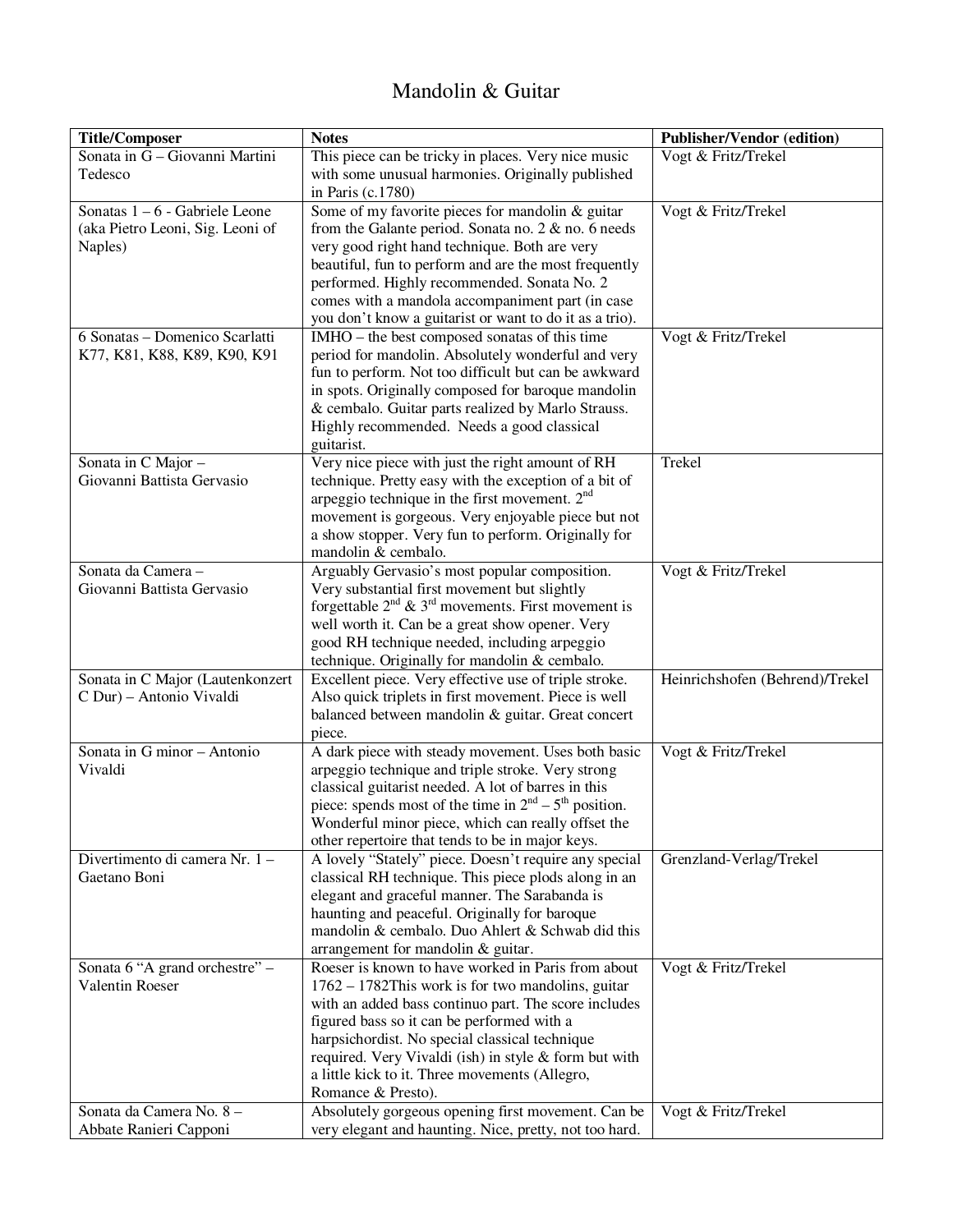## Mandolin Duets (& other instrument)

| <b>Title/Composer</b>                   | <b>Notes</b>                                               | <b>Publisher/Vendor (edition)</b> |
|-----------------------------------------|------------------------------------------------------------|-----------------------------------|
| Tambourin en Rondeau - Gabriele         | The piece is a balanced work for both                      | Trekel                            |
| Leoni                                   | mandolins. Good mixture of solid music                     |                                   |
|                                         | content and a bit of flash. Moves between G                |                                   |
|                                         | major and minor. Need to use 4 finger quite a              |                                   |
|                                         | bit. No special RH technique needed.                       |                                   |
| Sonata da Camera - Antonio Vivaldi      | Originally composed for two violins. Adapted               | Grenzland-Verlag/Trekel           |
|                                         | by Juan Carlos Munoz & Marie Fe Pavon.                     |                                   |
|                                         | This has become a wonderful addition to the                |                                   |
|                                         | mandolin repertoire. A very lively piece that              |                                   |
|                                         | can be a little tricky in both the left & right            |                                   |
|                                         | hands.                                                     |                                   |
| Six Duettos - Emanuele Barbella         | Fun but very notey pieces. They remind me                  | Plucked String Editions/Trekel    |
|                                         | more of violin duets than pieces written                   |                                   |
|                                         | exclusively for the mandolin. Very popular                 |                                   |
|                                         | pieces with at least one of these being included           |                                   |
|                                         | in a duo's concert repertoire. Very interesting            |                                   |
|                                         | harmonies.                                                 |                                   |
| Drei Duos, Op.5 - Giovanni Battista     | Very fun duets and very similar to all of his              | Zimmermann - Frankfurt/Trekel     |
| Gervasio                                | other compositions. Kind of like Vivaldi-                  |                                   |
|                                         | "once you learned one of them, you can kind                |                                   |
|                                         | of play the rest". Perfect for beginner -                  |                                   |
|                                         | intermediate.                                              |                                   |
| Six Sonatas for two mandolins - Pietro  | Very enjoyable, light pieces. Perfect for                  | Trekel                            |
| Fouchetti                               | background music gigs or concert fillers. Early            |                                   |
|                                         | classical period sounding. I use these as sight            |                                   |
|                                         | reading exercises for my students. Perfect for a           |                                   |
|                                         | fun afternoon jam.                                         |                                   |
| Duo op.1, Nr. 4, 5, 6 for mandolin $\&$ | Nice pieces for mando & flute. They suit both              | Grenzland-Verlag/Trekel           |
| flute - Giacomo Veginy                  | instruments very well. Mandolin is mostly in               |                                   |
|                                         | 1 <sup>st</sup> position. Will need to be comfortable with |                                   |
|                                         | double stops as the mandolin holds most of the             |                                   |
|                                         | harmony. Uses triple stroke (RH technique) as              |                                   |
|                                         | well. Intermediate level.                                  |                                   |
| Duetto in D Major (1790) - Giovanni     | This piece is for mandolin & flute. Nice,                  | Trekel                            |
| Francesco Giuliani                      | simple piece that is pleasant of the ears and              |                                   |
|                                         | fingers. Requires quick alternate strokes but no           |                                   |
|                                         | advanced technique. Elegant & stately.                     |                                   |
| Zwei Lieder for mandolin & voice -      | Very well known amongst the mandolin                       | Musikverlag V. Hladky             |
| Wolfgang Amadeus Mozart                 | community but hardly known at all in the                   | Wien/Trekel                       |
|                                         | classical music scene. Wonderful concert                   |                                   |
|                                         | fillers when performing with a singer.                     |                                   |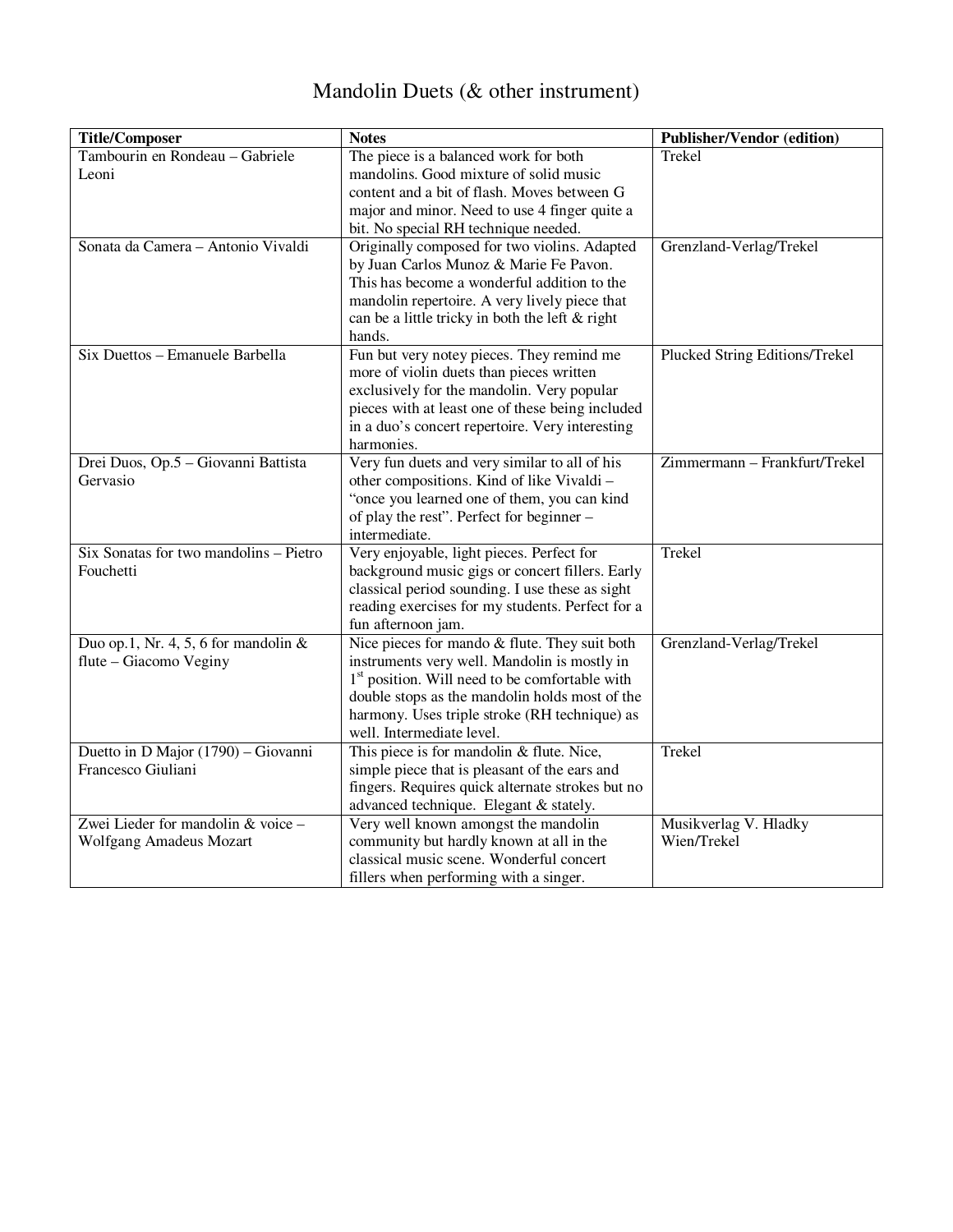# Mandolin & Piano (clavier, cembalo or harpsichord)

| <b>Title/Composer</b>                | <b>Notes</b>                                            | <b>Publisher/Vendor (edition)</b> |
|--------------------------------------|---------------------------------------------------------|-----------------------------------|
| Four Pieces for Mandolin & Cembalo   | Standard repertoire. Beautiful and very                 | Heinrichshofen (Hladky)/Trekel    |
|                                      | effective if given care and attention to detail.        |                                   |
|                                      | IeC Major is not Beethoven's rendition of               | Published for mandolin & guitar   |
|                                      | Bill Monroe. Theme & Variation in D &                   | by Zimmermann. (Guitar part is    |
|                                      | Adagio in Eb are very beautiful and effective           | very difficult and a bit clumsy). |
|                                      | concert pieces.                                         |                                   |
| Sonata in C Major & Sonata da Camera | Both mentioned above in mandolin/guitar                 | Vogt & Fritz/Trekel               |
| - Giovanni Battista Gervasio         | repertoire. Originally written for mandolin &           |                                   |
|                                      | bass continuo. I highly recommend playing               |                                   |
|                                      | these pieces with a piano or harpsichord: the           |                                   |
|                                      | harmony becomes much richer.                            |                                   |
| 6 Sonatas - Domenico Scarlatti       | IMHO - still the best composed sonatas of this          | Berben Publishers (Orlandi)       |
| K77, K81, K88, K89, K90, K91         | time period for mandolin. Gets even better              |                                   |
|                                      | when performed with harpsichord & cello/viol            |                                   |
|                                      | da gamba. Absolutely wonderful and very fun             |                                   |
|                                      | to perform. Not too difficult but can be                |                                   |
|                                      | awkward in spots. Ornamentation already                 |                                   |
|                                      | written into part (although I recommend you             |                                   |
|                                      | create your own).                                       |                                   |
| Mandolin Concerto in G Major -       | Very elegant, not too fast or hard. Perfect for         | Wolfhead Music (John Craton)      |
| Domenico Caudioso                    | an intermediate student. Use of double stops $\&$       |                                   |
|                                      | early duo style (fast alternate strokes for upper       |                                   |
|                                      | not in a chord)                                         |                                   |
| Sonata in D - Carlo Aggigoni         | Earlier work $(c.1730's)$ – slightly different          | Best Music Source, Inc. (Gladd)   |
|                                      | musical language. Attractive and quite easy.            |                                   |
|                                      | Originally written for Milanese mandolin or             |                                   |
|                                      | Lombardi mandolin – six course strings. This            |                                   |
|                                      | piece works well on Neapolitan mandolin.                |                                   |
|                                      | Starts with a lovely Grave movement. 4                  |                                   |
|                                      | movements total. Edition comes with a cello             |                                   |
|                                      | part, as well as a realized guitar part.                |                                   |
| Sonata in G - Adiego Guerra          | Lovely concert opener. Reasonably easy but              | Zimmermann                        |
|                                      | quite substantial and very nice.                        |                                   |
| Sonata in D - Emanuele Barbella      | Nice 5 movement work $-1$ <sup>st</sup> three movements | Trekel                            |
|                                      | work well on their own.                                 |                                   |
| Grande Sonata - Johann Nepomuk       | Lovely addition to any program - need a good            | Heinrichshofen (Hladky)/Trekel    |
| Hummel                               | pianist. Piano does all the work – sit back $\&$        |                                   |
|                                      | enjoy. Heavy texture, mandolin part isn't too           |                                   |
|                                      | difficult but attractively composed. A great            |                                   |
|                                      | concert piece.                                          |                                   |